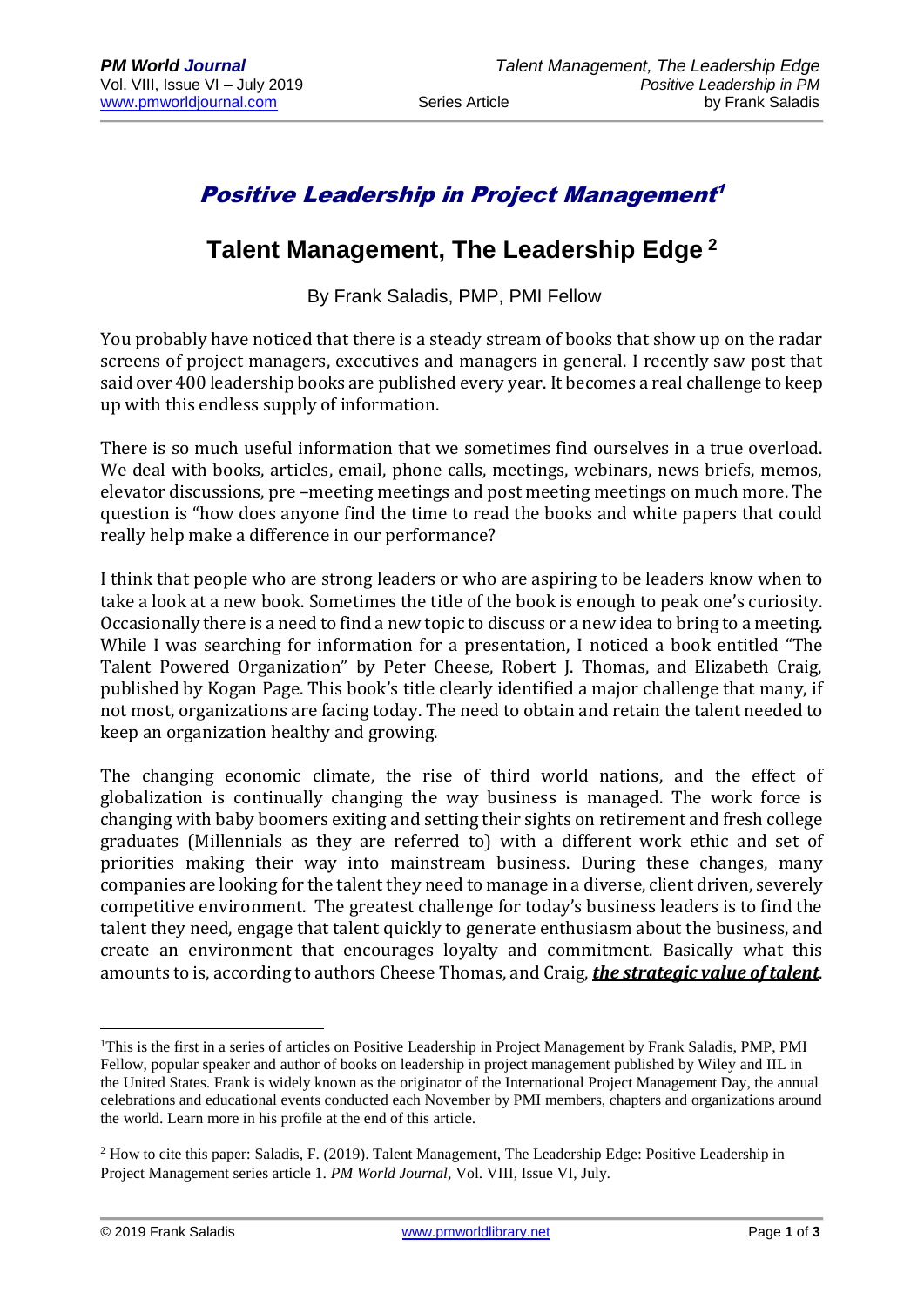Organizations must assess the talent that currently exists, define their future needs during strategic planning and create a culture where the capabilities and energy of the work force can be released and allowed to grow.

There is an urgent need for every organization to analyze just what they have in terms of talent and then determine the best course of action to address weaknesses within the talent pool and where threats may exist that could impact competitive advantage.

A SWOT analysis of the organization's talent may be something to consider (Strengths, Weaknesses, Opportunities, and Threats). The SWOT analysis is generally considered to be a strategic planning tool but it can also be used to assess individual talent in an organization. Conducting a personal SWOT analysis will reveal quite a bit of useful information.

Many organizations immediately focus on external sources when they need talent. They do not take the time to assess the hidden talent that resides within. In a large organization there are probably legions of people who have the drive, capability, and innovative skills necessary to meet the needs of the organization. Looking internally first may create a more positive attitude among employees at all levels. The thought of advancement, new opportunity, and increased responsibility are serious motivators for many.

Organizational leaders can choose to focus on "Talent Leadership" as a method to meet business needs. The intent is to engage people at every level in contributing to the business goals whenever possible. Focus on creating an environment where people know what is going on within the business and how well the business is doing. Make them feel "in the know" about as much of the business as possible. Emphasize people skills, especially listening and providing feedback. Look for the advantages associated with a diverse work force and create an attitude that leads to high performance at the individual and team levels. Creating the right type of environment will also cause "talent multiplication." Talent multiplication is experienced when everyone works together to nurture the talent within an organization. An encouraging, enthusiastic, team type of environment that is clearly supported by executive management will cause the talent within the organization to increase and will attract other talented people to the organization.

The talent powered organization is energized by positive leadership and the realization that the talent needed to stay ahead of the competition might very well be found in the existing employee base (Don't forget the virtual / remote employees). Organizations that focus on "internal talent power" will build up a momentum that is difficult to stop. Managers should take the time to define the talent needs of their organization, seek the talent from within as well as externally, create a culture of continuous learning, recognize people for their contributions and the fuel you need to power your organization will generate itself.